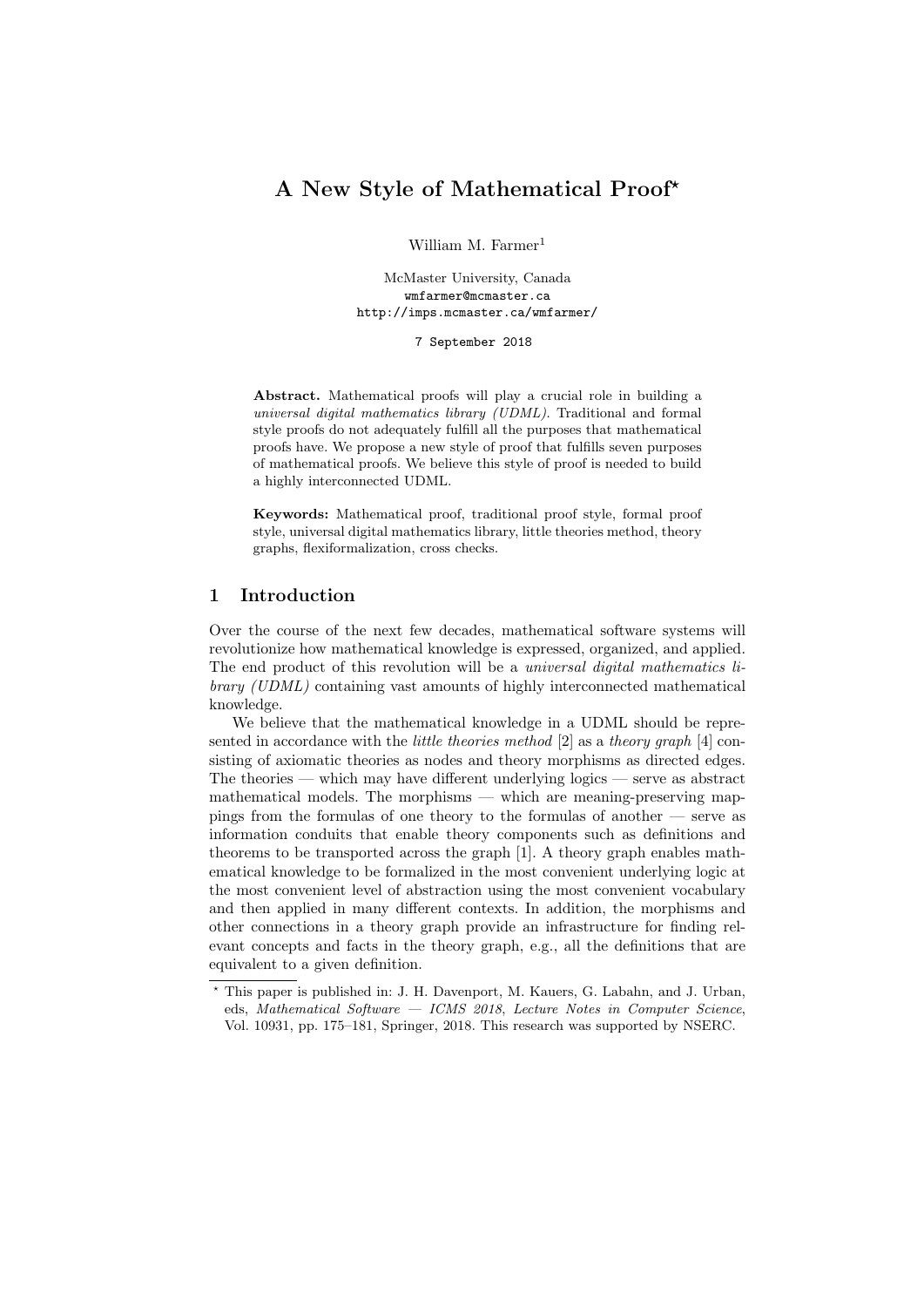#### 2 W. M. Farmer

As one would expect, mathematical proofs will have a crucial role to play in the building of a UDML. They will serve as threads that tie the knowledge in a UDML together. We will argue that both the traditional proofs that appear in mathematical books and articles and the formal proofs developed using proof assistants are not adequate for the job and that a new style of proof is needed.

### 2 Styles of Mathematical Proof

A proof is a deductive argument intended to show that a mathematical statement is a logical consequence of a set of premises. There are many styles of proof. Some proofs *describe* a deduction of the statement from the premises, while other proofs prescribe the steps needed to produce the deduction. Many proofs are presented in a two-column format where each line in the left column is an intermediate result in a deduction and the corresponding line in the right column explains why the result is justified. Some proofs contain computations (e.g., numeric or algebraic simplifications) or constructions (e.g., via straightedge and compass). Geometry proofs are deductions guided by a geometric drawing. Visual proofs are presented by a series of diagrams or an animation.

The proofs presented in mathematical books and articles usually exhibit a particular style that we call the traditional proof style. Proofs of this style are arguments written in a stylized form of natural language with a heavy use of special symbols. In traditional proofs the terminology and notation may be ambiguous, assumptions may be unstated, and the argument may contain logical gaps. However, the reader is expected to be able to resolve the ambiguities, identify the unstated assumptions, and fill in the gaps in the argument. The writer — whose purpose is to serve some particular community of readers — has the freedom to express the argument in whatever manner is deemed most effective. This includes exhibiting other styles of proof within the traditional style.

The formal proof style is to present a proof as a derivation in a proof system for a formal logic. Using software systems, formal proofs can be interactively developed and mechanically checked. This style of proof is highly constrained by the logic, proof system, and the fact that every detail must be verified. On the other hand, there is a very high level of assurance that the statement proved is indeed a theorem of the proof system. Although the traditional proof style dominates mathematics, the formal proof style is beginning to make some modest inroads in mathematical practice.

#### 3 Purposes of Mathematical Proof

Mathematical proofs serve (at least) seven purposes. For each of the seven, we describe what the purpose is and compare how well traditional and formal proofs fulfill the purpose.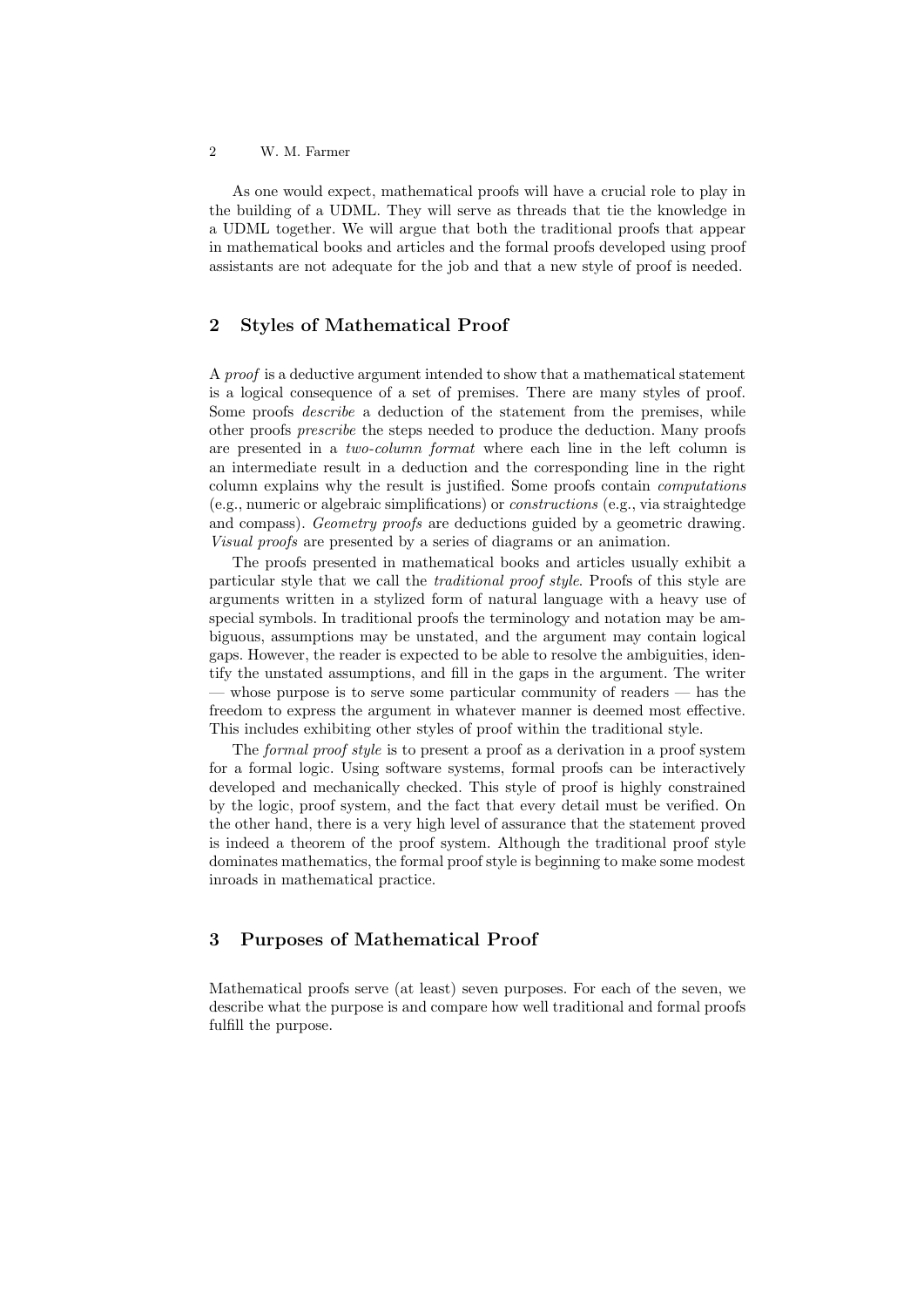#### Purpose 1: Communication

The main purpose of a proof given in a textbook or scientific article is to *commu*nicate to the reader why a mathematical statement follows from a set of premises. Proofs constructed for communication are used to convey insight and to build intuition. The highly flexible style of traditional proofs is usually a much better vehicle for communication than the highly constrained style of formal proofs. This is especially true when the writer is more concerned about high-level ideas than low-level details (that often can be mechanically checked by computation). However, formal proofs can be much more effective at presenting intricate syntactic manipulations than traditional proofs.

#### Purpose 2: Certification

Another important purpose of a proof is to certify that a mathematical statement follows from a set of premises. Such a proof serves as a certificate that can be independently checked. Since a traditional proof is written for a particular audience, it may not be easily checked by someone outside of this audience. Moreover, a traditional proof may contain mistakes that are not easily noticed by a reader, even a reader in the intended audience. In contrast, a formal proof can be mechanically checked by software alone. A formal proof thus offers the highest level of certification.

#### Purpose 3: Discovery

A proof is often formulated to be a provisional argument that a mathematician can use to discover new theorems. This idea is brilliantly expressed in Proofs and Refutations by Imre Lakatos [7]. See also Yehuda Rav, "Why Do We Prove Theorems?" [8]. Traditional proofs are well suited for expressing provisional arguments that can be analyzed by humans. Formal proofs are too rigid to express provisional arguments and thus are poorly suited for this task. On the other hand, machines can be used to discover various kinds of structure embodied in a formal proof, but it is much more difficult to analyze traditional proofs in this way.

#### Purpose 4: Learning

The most effective way to learn mathematics is to read and write proofs. Traditional proofs are today generally much easier to read and write than formal proofs. However, a reader of a traditional proof may have to work harder on resolving ambiguities, identifying unstated assumptions, and filling in the gaps in the argument, and a writer may have to work harder on verifying that each step of the argument is valid. With effective software support, reading and writing formal proofs could become almost as easy as reading and writing traditional proofs.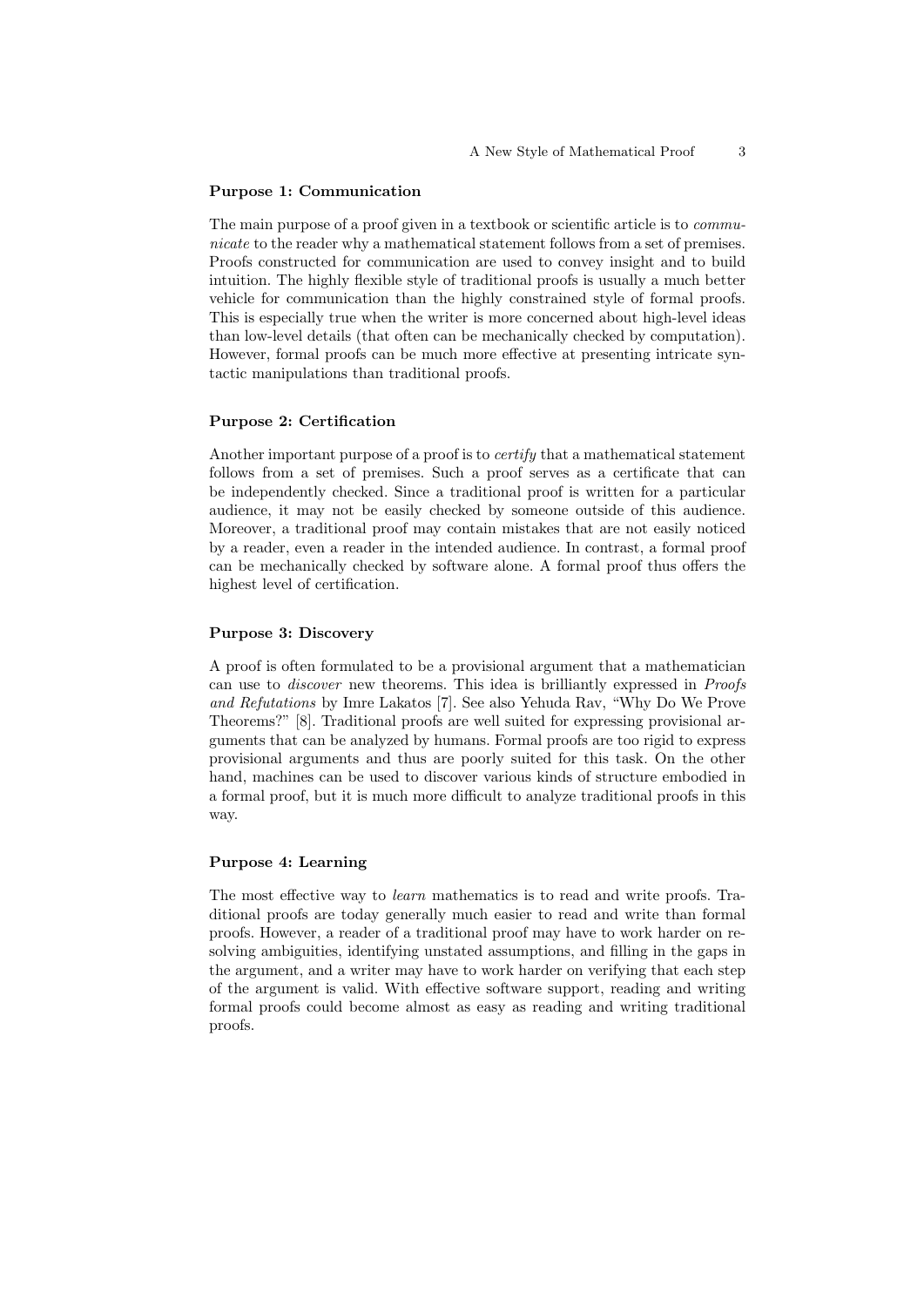#### 4 W. M. Farmer

#### Purpose 5: Universality

A proof is universal if it is expressed without any superfluous ideas and can thus be applied in every context in which the conditions of the proof hold. Traditional proofs can be expressed in a universal manner, but the underlying mathematical foundation is usually implicit. Traditional proofs are thus untethered; they do not have a precise mathematical home. Formal proofs have a precise mathematical home, but the home is usually not connected to many other contexts in which the proof can be applied. Hence both traditional and formal proofs fall short in achieving universality.

#### Purpose 6: Coherency

A theorem is coherent with a body of mathematical knowledge if it properly fits into the body without any contradictions or unexpected relationships. A proof by itself does not establish that the theorem it proves is coherent. Most mathematicians are reluctant to accept a theorem on only the basis of its proof. There is always the possibility of error, especially if the proof is not machine checked. Georg Kreisel has noted in several of his papers, e.g., in [5, p. 126] and [6, p. 145], that a better way to avoid error than carefully checking a proof is to use cross checks to compare the result with known facts. For example, the proof can be checked against similarly structured proofs and the theorem can be compared with consequences of the theorem or related versions of the theorem that have been independently proven. Although cross checks are very important, they are rarely written down and are not considered as part of either a traditional or a formal proof.

#### Purpose 7: Beauty

Mathematics is a utilitarian art form like architecture or industrial design. The desire to create *beauty* (what mathematicians call *elegance*) is one of the strongest driving forces in mathematics. Mathematicians seek to develop proofs that are beautiful as well as correct. Indeed some mathematicians will not accept a theorem until an elegant proof of the theorem has been found. It is safe to say that most mathematicians find it easier to write beautiful proofs in the highly flexible traditional proof style than in the highly constrained formal proof style.

#### Summary

Table 1 summarizes the differences between traditional and formal proofs. As can be seen, neither traditional proofs nor formal proofs fulfill all the purposes that mathematical proofs have. Furthermore, both styles lack the capacity to fully achieve universality and coherency.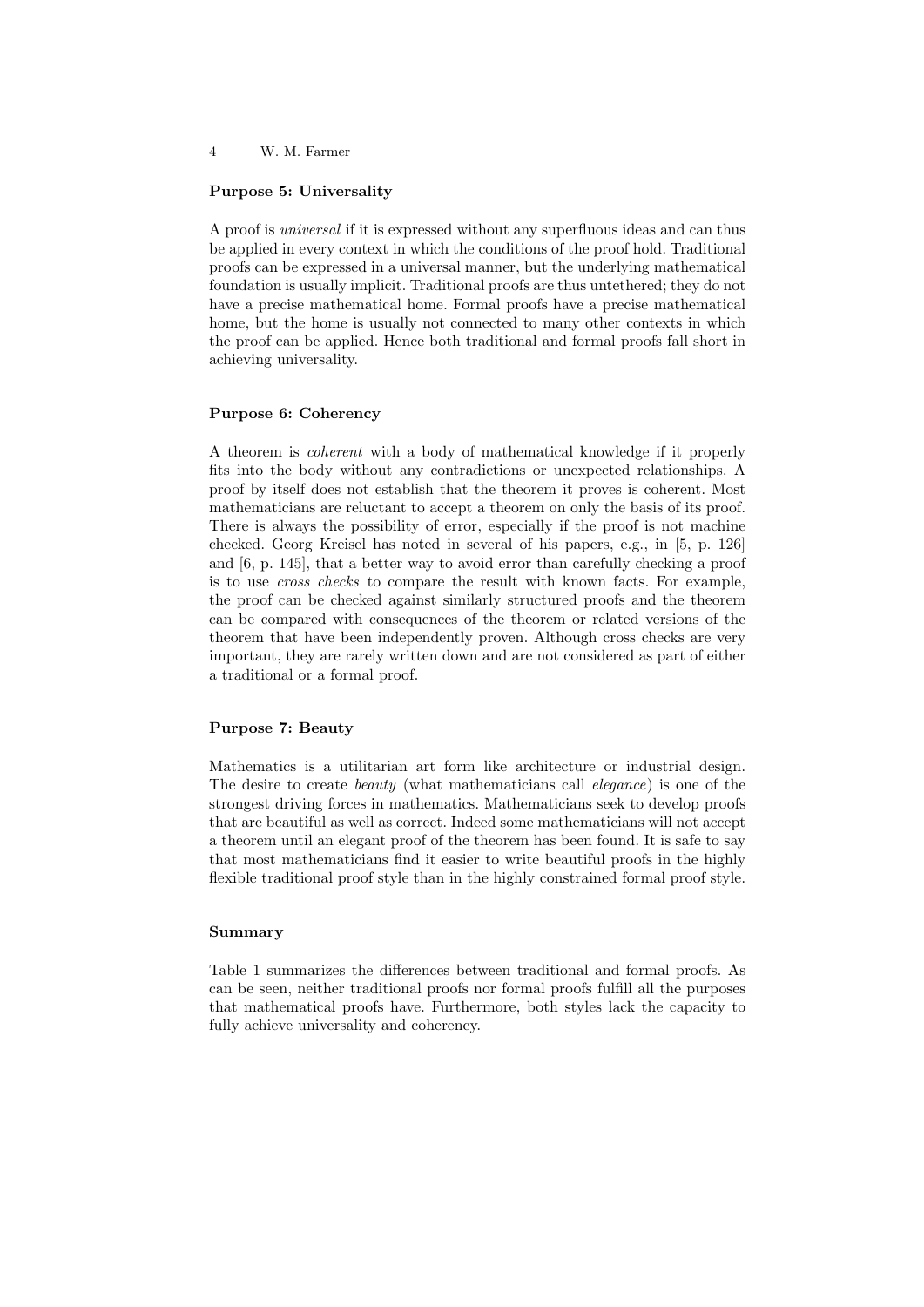|                     | Traditional Proofs Formal Proofs |  |
|---------------------|----------------------------------|--|
| Communication       |                                  |  |
| Certification       |                                  |  |
| Discovery (Human)   |                                  |  |
| Discovery (Machine) |                                  |  |
| Learning (Reading)  |                                  |  |
| Learning (Writing)  |                                  |  |
| Universality        |                                  |  |
| Coherency           |                                  |  |
| <b>Beauty</b>       |                                  |  |

 $\bullet$ : high;  $\bullet$ : medium high;  $\odot$ : medium low;  $\odot$ : low.

Table 1. Traditional vs. Formal Proofs

## 4 A Proposed New Style of Proof

Since traditional and formal proofs do not adequately achieve universality and coherency, they are not adequate for building a highly interconnected UDML. We therefore propose a new style of proof that is better suited for threading together the concepts and facts in a UDML. This new proof style has four components:

- 1. A home theory HT consisting of a formal logic Log, a language Lang in Log, and a set Axms of formulas in Lang that serve as the axioms of the theory.
- 2. A theorem Thm that is a formula in Lang purported to be a logical consequence of Axms.
- 3. An argument Arg that shows Thm is a logical consequence of Axms.
- 4. A set CC of cross checks that compare Arg with similar arguments and the theorem with related theorems.

The home theory is a node in a UDML and a formal context for the proof. It is connected via meaning-preserving morphisms to other theories in the UDML. Ideally, the home theory is at the optimal level of abstraction for the proof and contains only the concepts and assumptions needed to express the proof's argument and theorem.

The theorem is a formal statement of what the proof's argument shows. It can be transported via appropriate morphisms to other theories in which the conditions of the proof hold. The home theory HT and the theorem Thm together thus serve as a specification of the set of theories  $T$  and formulas  $A$  in the UDML's theory graph such that T is an instance of  $HT$ , A is an instance of Thm, and  $A$  is a theorem of  $T$ . In this way, the proof fulfills the purpose of universality.

The argument Arg has both a traditional component for communication, human-oriented discovery, learning, and beauty and a formal component for certification, machine-oriented discovery, and learning. The two components are tightly integrated so that, for example, a reader of the traditional component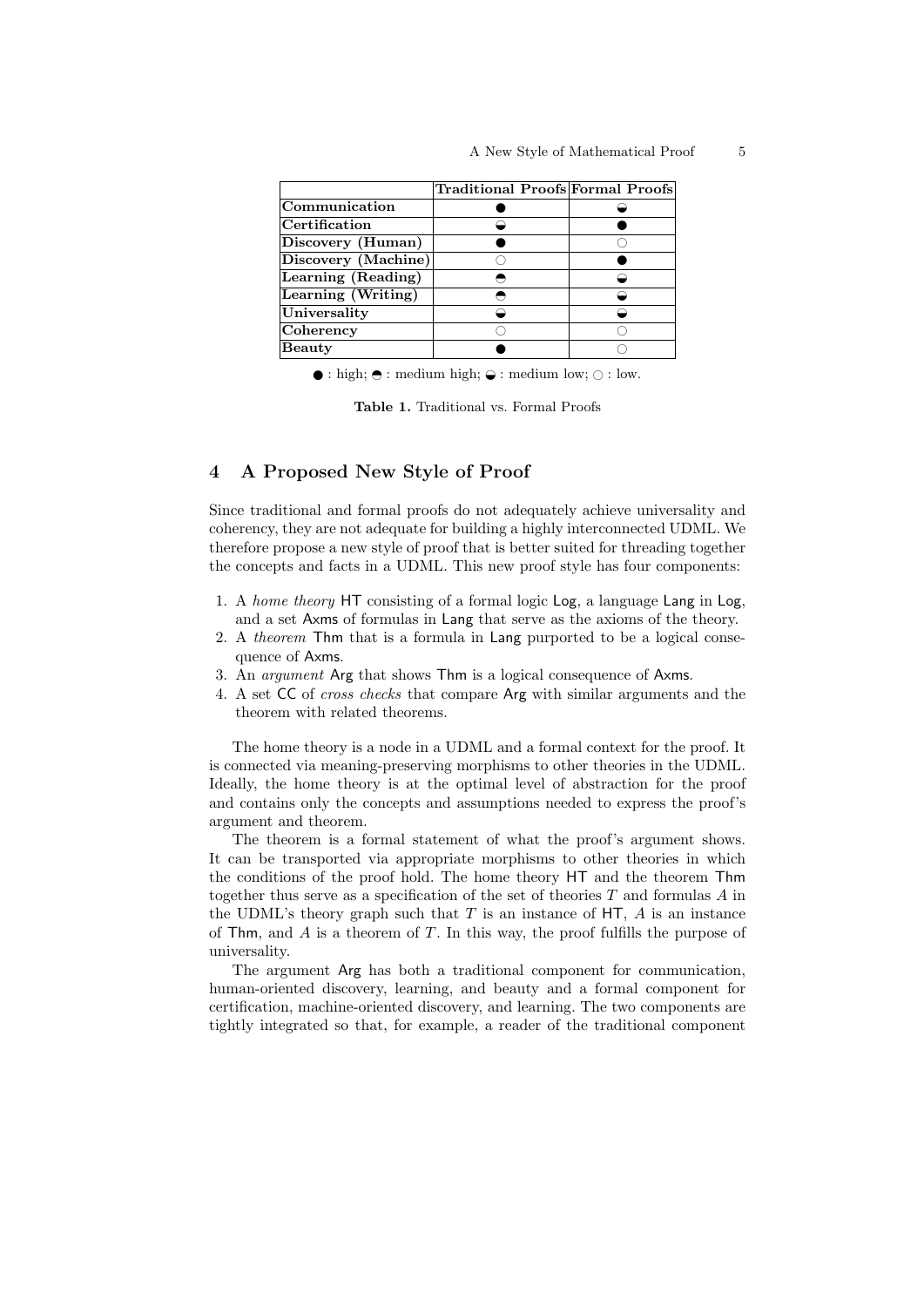can switch, if desired, to the formal component when a gap in the argument is reached. It is not necessary that the formal component is a complete formal proof of the theorem. The formal component can even be totally absent. Thus the proof is flexiformal [3].

The set of cross checks should be carefully chosen to show that the theorem is coherent with the web of previously established facts in the UDML. There are various kinds of cross checks that can be in CC. One kind is a similar proof of a similar theorem. A second kind is a logical consequence of Thm in HT that has been proved independently of Thm. For example, the logical consequence could be a special case of Thm or a corollary of Thm. A third kind is an instance of Thm in an instance of HT that has been proved independently of Thm. For example, the instance of Thm could be an expression of Thm in a more concrete setting than HT or the dual of Thm in HT under some notion of duality. With the set CC the proof thus fulfills the purpose of coherency.

Of course, it is possible that a cross check fails. This could indicate that a mistake has been made or that something is not adequately understood. Thus failed cross checks are valuable because they can lead to finding hidden mistakes and making new discoveries.

In summary, the new style of proof we propose is a mixture of the traditional and formal proof styles in which the context of the proof and the statement proved are formal, the argument of the proof is expressed in a traditional style, and parts of the argument may be integrated with formal derivations. The home theory of the proof is a node in a theory graph of a UDML that is an optimal expression of the context of the proof. And the cross checks of the proof connect the proof and the theorem to similar proofs and related theorems in the theory graph.

### 5 Conclusion

We have proposed a new style of proof that contains elements of the traditional and formal styles of proof. It fulfills the seven purposes of mathematical proofs including universality and coherency. We believe this proof style is the thread that is needed to interconnect the concepts and facts in a UDML. We also believe its use will promote the formalization of mathematical knowledge while preserving the benefits of both traditional and formal proofs.

### Acknowledgments

The author would like to thank the referees for their comments. This research was supported by NSERC.

### References

1. Barwise, J., Seligman, J.: Information Flow: The Logic of Distributed Systems, Tracts in Computer Science, vol. 44. Cambridge University Press (1997)